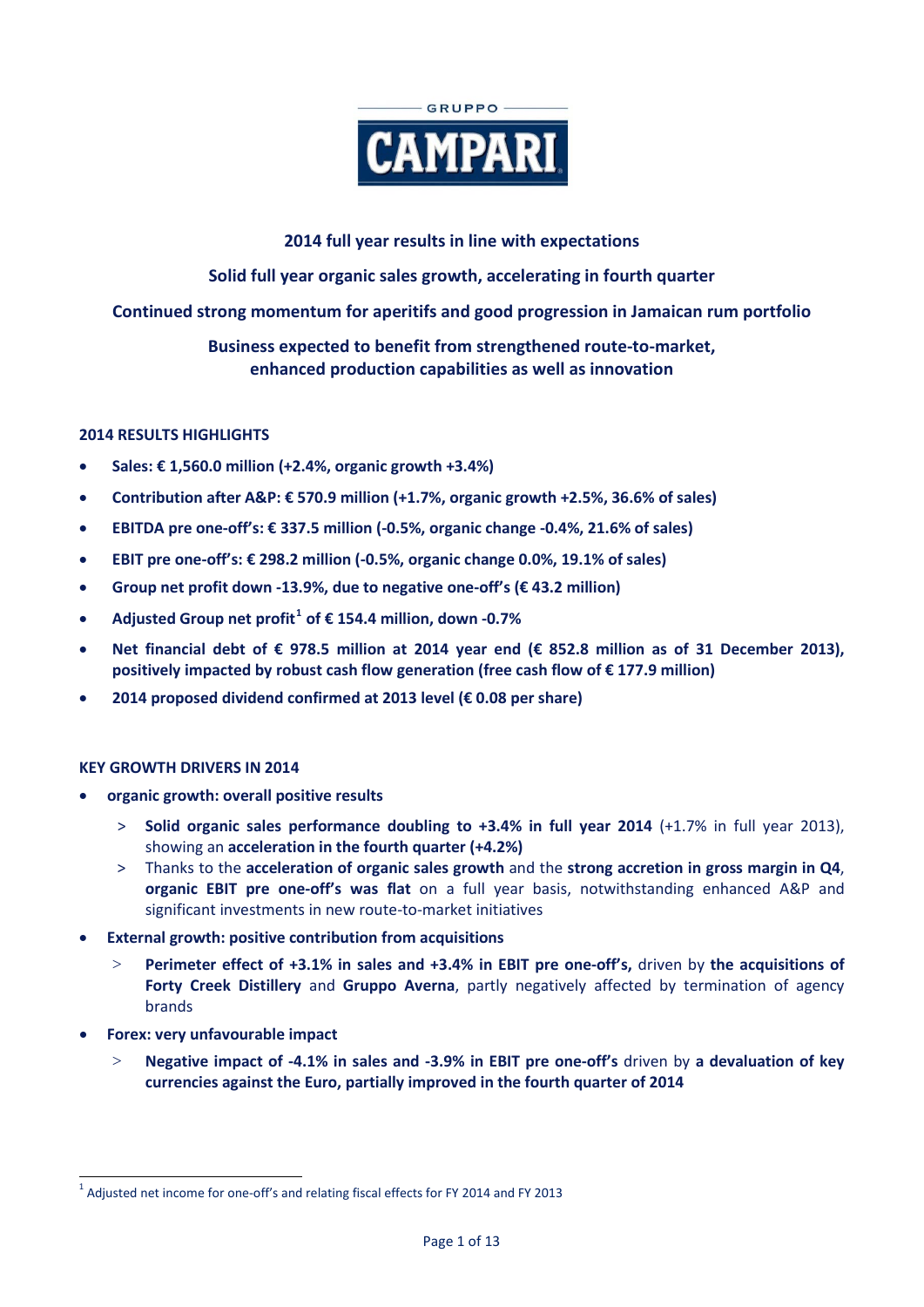**Bob Kunze-Concewitz, Chief Executive Officer**: '*Key performance indicators in 2014 were in line with expectations. The organic sales performance was solid, with acceleration in the fourth quarter, and doubled comparing to the previous year. Thanks to the acceleration of organic sales growth and the strong accretion in gross margin in the fourth quarter, organic EBIT pre one-off's was flat on a full year basis. This result was achieved despite enhanced advertising and promotion spending and significant investments in new route-tomarkets. Looking forward, we expect that the volatility in some emerging markets and the price competition in some core regions for the Group will continue also in 2015, thus limiting the visibility at this stage. However, we expect the business overall and margins to be positively impacted by the positive performance of the top 5 spirit franchises, in particular the aperitifs business, the rum portfolio and the American whiskies, also thanks to the positive contribution from acceleration in innovation. In addition, we believe that the business overall and margins will benefit from the expected return on recent route-to-market initiatives and production investments, more favourable trends in input costs and a positive contribution from forex.*'.

**Milan, March 10, 2015**-The Board of Directors of Davide Campari-Milano S.p.A. (Reuters CPRI.MI-Bloomberg CPR IM) approved the consolidated results for the full year ending 31 December 2014.

|                                          | <b>FY 2014</b><br>$\epsilon$ million | <b>FY 2013</b><br>$\epsilon$ million | <b>Reported</b><br>change | <b>Organic</b><br>change | <b>Forex</b><br>impact | <b>Perimeter</b><br>impact |
|------------------------------------------|--------------------------------------|--------------------------------------|---------------------------|--------------------------|------------------------|----------------------------|
| <b>Net sales</b>                         | 1,560.0                              | 1.524.1                              | $+2.4%$                   | $+3.4%$                  | $-4.1%$                | $+3.1%$                    |
| Contribution after A&P <sup>(1)</sup>    | 570.9                                | 561.2                                | $+1.7%$                   | $+2.5%$                  | $-4.1%$                | $+3.4%$                    |
| <b>EBITDA pre one-offs</b>               | 337.5                                | 339.1                                | $-0.5%$                   | $-0.4%$                  | $-3.8%$                | $+3.8%$                    |
| <b>EBIT pre one-offs</b>                 | 298.2                                | 299.6                                | $-0.5%$                   | $+0.0%$                  | $-3.9%$                | $+3.4%$                    |
| One-off's                                | (43.2)                               | (10.3)                               |                           |                          |                        |                            |
| <b>EBITDA</b>                            | 294.4                                | 328.8                                | $-10.5%$                  |                          |                        |                            |
| <b>EBIT</b>                              | 255.0                                | 289.3                                | $-11.9%$                  |                          |                        |                            |
| <b>Group net profit</b>                  | 128.9                                | 149.8                                | $-13.9%$                  |                          |                        |                            |
| Adjusted Group net profit <sup>(2)</sup> | 154.4                                | 155.4                                | $-0.7%$                   |                          |                        |                            |

#### **CONSOLIDATED P&L FOR FULL YEAR 2014 ENDED 31 DECEMBER 2014**

(1) EBIT before SG&A.<br>(2) Adjusted net income for one-off's and relating fiscal effects for FY 2014 and FY 2013.

In 2014 **Group sales** totalled **€ 1,560.0 million** showing a reported increase of **+2.4%**, driven by an **organic sales growth** of **+3.4%**, with **acceleration in the fourth quarter (+4.2%)**.

With regards to the organic sales growth, **all regions showed positive performance in 2014**. **Americas were up by +4.0%**, mitigated by continuing **realignment of shipment with positive underlying depletions and consumption trends in the US**, particularly for Wild Turkey bourbon, and **continued strong growth momentum in Argentina and Brazil**. **Italy increased by +3.5%, driven by aperitifs**, particularly **Aperol and the single serve aperitifs**. Organic sales growth in the **rest of Europe was +3.2%**, thanks to a solid performance across key markets, particularly in **Russia driven by sparkling wines** and **Western European markets driven by Aperol**, compensating the softness in Germany despite the improvement in the fourth quarter. The **rest of world showed a positive organic sales performance of +1.5%**: **Australia remained weak**, as expected, and was more than offset by the **positive development of emerging markets** (particularly Nigeria, South Africa and China) and **Global Travel Retail**. In terms of brand category, **top 6 international franchises were up by +3.0% in 2014**, driven by **Campari**, **Aperol** and the **Jamaican rum portfolio**, accelerating their growth in the fourth quarter, as well as the **SKYY franchise that stabilized its trend** within a very competitive US environment. The overall organic performance of the **Wild Turkey franchise was affected by continued weakness in Australia**, mitigated by the realignment of shipments to the depletions trend in United States in the fourth quarter. The **softness in Cinzano** was attributable to the **strong price competition in Germany** which offset the **positive performances in Argentina and Russia**. **High potential brands achieved good results**, up +4.3% in 2014, driven by single malt Scotch whisky (GlenGrant) and tequila (Espolòn). The **Key local brands increased by +5.1%** in 2014 with positive results across the whole portfolio.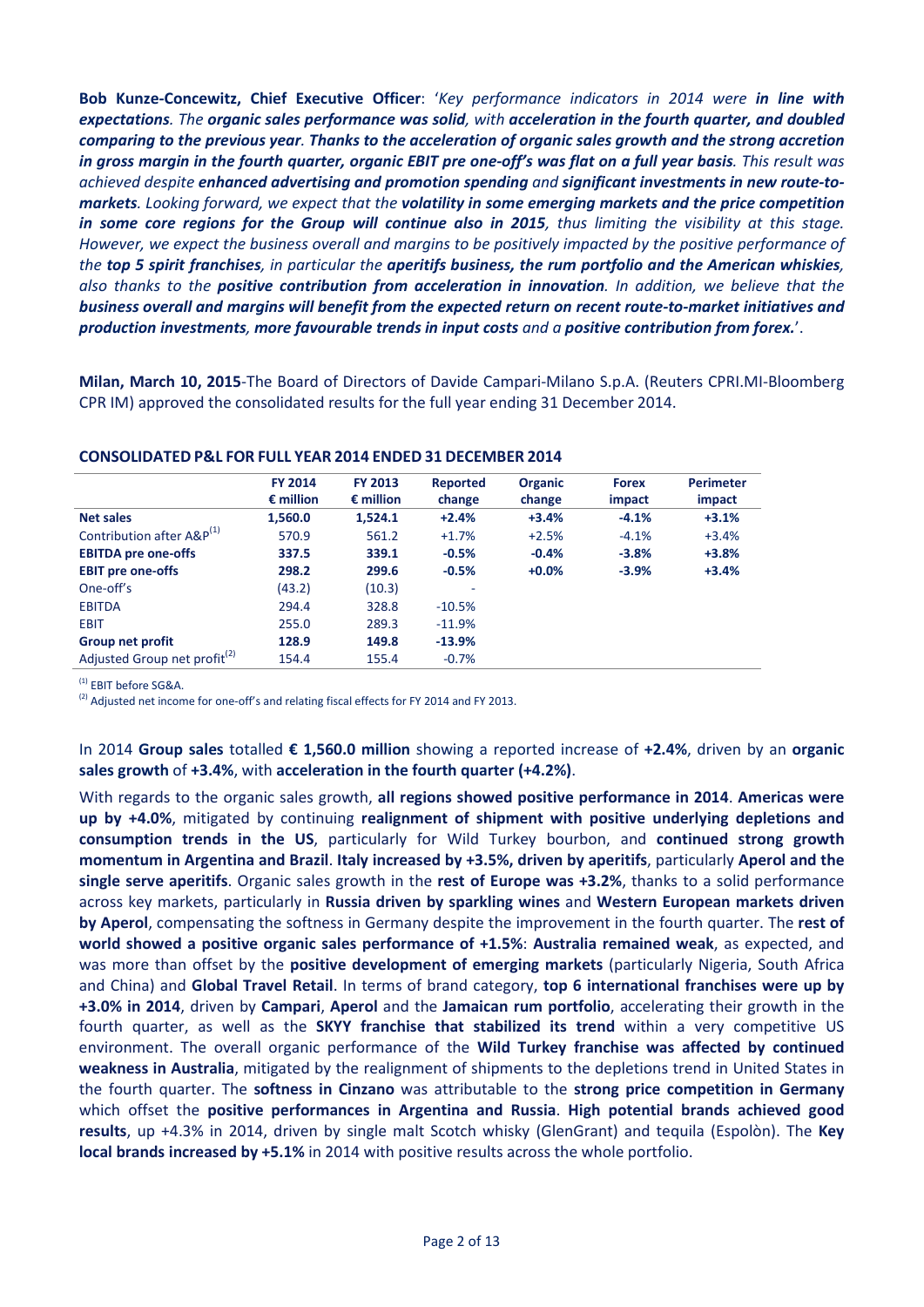The **exchange rates effect was negative at-4.1% in sales**, driven by the devaluation of key currencies against the Euro, partially improved in the fourth quarter of 2014. The **overall perimeter effect was +3.1% in sales** driven by the acquisitions of Forty Creek Distillery and Gruppo Averna.

**Gross margin** increased by +2.6% to **€ 831.7 million** (**+3.3% organic change**), or 53.3% of sales.

**Advertising and promotion spending (A&P)** was up by +4.6% to **€ 260.8 million**, or 16.7% of sales.

**CAAP** (Contribution after A&P) was up by +1.7% to **€ 570.9 million** (+2.5% organic change), or 36.6% of sales.

**Structure costs**, i.e. selling, general and administrative costs, increased by +4.3% to **€ 272.7 million**, or 17.5% of sales.

**EBITDA pre one-offs** was down by -0.5**%** to **€ 337.5 million** (-0.4% organic change), or 21.6% of sales.

**EBIT pre one-offs** declined by -0.5% to **€ 298.2 million** (flat organic change), or 19.1% of sales.

**Negative one-off's** amounted to **€ (43.4) million**, mainly relating to provisions for restructuring initiatives and write down of intangible assets.

**EBITDA** reached **€ 294.4 million**, a decrease of -10.5%, or 18.9% of sales.

**EBIT** reached **€ 255.0 million**, a decrease of -11.9%, or 16.3% of sales.

**Pre-tax profit** was **€ 194.2 million**, down by -15.7%, mainly driven by negative one-off's.

**Group net profit** was **€ 128.9 million**, down by -13.9%, negatively impacted by one-off's.

**Adjusted Group net profit[2](#page-0-0)** was **€ 154.4 million**, down -0.7%.

As of December 31, 2014, **net financial debt** stood at **€ 978.5 million** (€ 852.8 million as of December 31, 2013), **after a total investment of € 236.1 million in the acquisitions of Forty Creek Distillery Ltd. and Gruppo Averna closed in June 2014, capital expenditure of € 47.8 million and dividend of € € 46.1 million.**

### **ANALYSIS OF CONSOLIDATED SALES FOR FULL YEAR 2014**

Looking at sales by region, the **Americas** (**38.8%** of total Group sales) posted an **overall change** of **-2.9%**, with an **organic change** of **+4.0%** and an exchange rate impact of -6.5%. In the **US** (19.6% of total Group sales), sales registered an **organic change of +0.9% in 2014**. SKYY and Wild Turkey franchises shipments were soft, as their gradual realignment to positive underlying depletion and consumption trends did not fully offset the soft shipment performance at the beginning of the year. **Aperol, Campari, the Jamaican rum portfolio** and the **tequilas** showed a positive progression in the US market. Sales in **Jamaica** (6.5% of total Group sales) **declined organically by -4.4% in 2014 (+1.8% in the fourth quarter)**, driven by the soft performance of the non-core business, partially offset by the positive results of the Jamaican rum portfolio and Campari. The exchange rate effect was -8.5% and the change in perimeter was -5.6%, relating to the termination of distribution agreements of select consumer products in Jamaica. Sales in **Brazil** (5.2% of total Group sales) registered a **positive organic growth of +7.6%**, thanks to the positive results of the **premium spirits Campari**, **SKYY** and **Aperol**, and on a smaller scale, by imported spirits. The local brands delivered a positive performance, with Dreher compensating for soft performances in the local whiskies. The exchange rate effect was -8.9%. With regards to the **other Americas**, **Argentina** (2.3% of total Group sales) **continued to register a strong organic performance (+41.2%)** lead by the triple digit growth of **Campari** and the double digit growth of **SKYY** and **Cinzano vermouth**. **Aperol** registered a very positive progression, increasing by double digit. The overall performance in Argentina was negatively impacted by an exchange rate effect of -45.9%. Sales in **Canada**  (2.5% of total Group sales) registered an **overall negative organic growth (-7.4%)**, in line with expectations in light of the distribution change that took place in the marked.

The **Italian market** (26.4% of total Group sales in the 2014) recorded an **increase of +9.4%**, attributable to an **organic growth of +3.5%** and a **perimeter change of +5.9%**, mainly due to the acquisition of Gruppo Averna. The overall positive organic growth on a full year basis was driven by the **outperformance of the aperitifs business**, particularly **Aperol which increased by +5.4%, with Aperol Spritz reaching key milestone of #1** 

<span id="page-2-0"></span> $2$  Adjusted net income for one-off's and relating fiscal effects for FY 2014 and FY 2013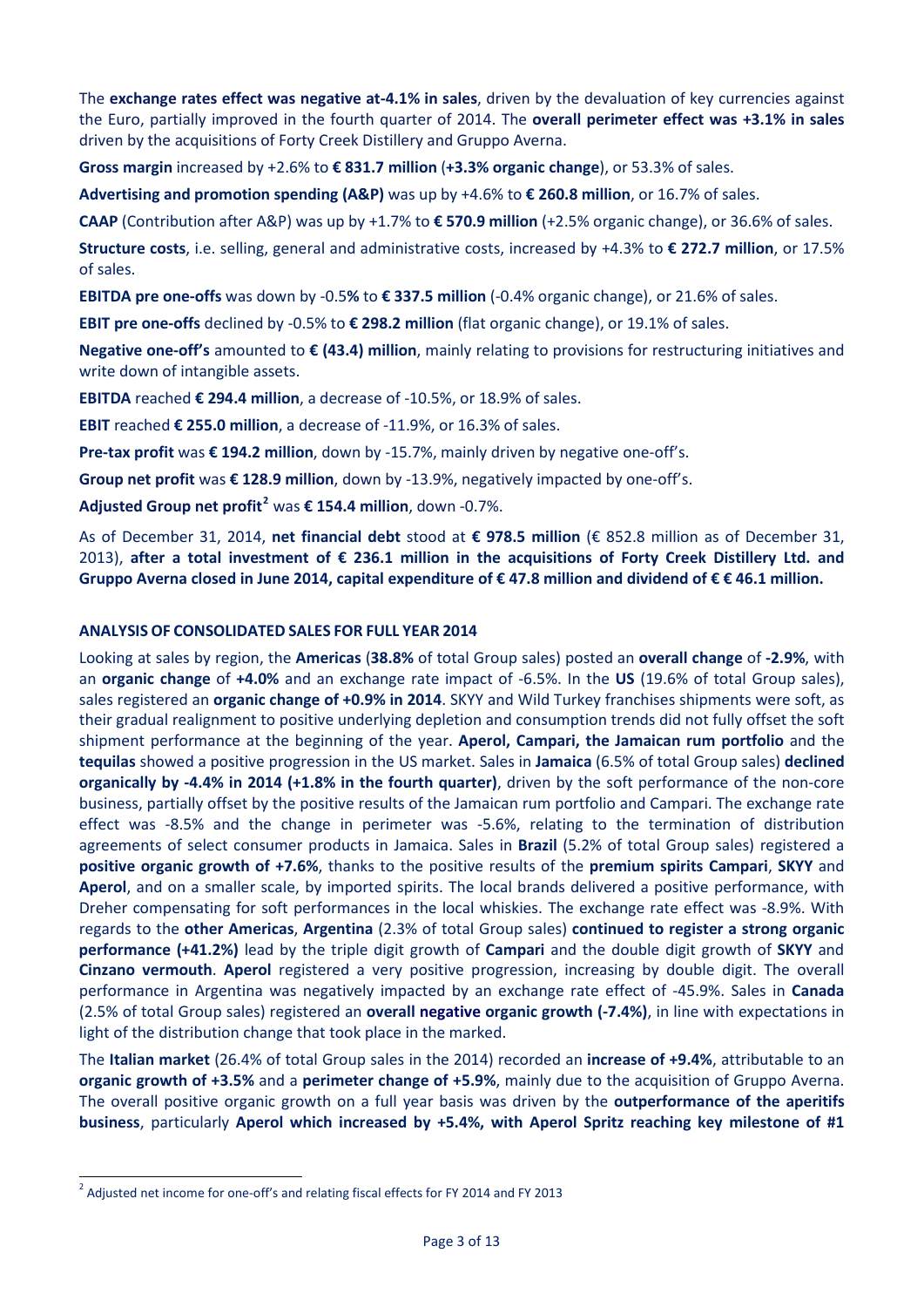**Italian Cocktail[3](#page-2-0)** , and **Crodino and Campari Soda** which grew by **+15.0%** and **+5.6%** respectively. **The Jamaican rum portfolio continued its positive development**. In the **fourth quarter** sales in Italy **registered a positive performance (+2.0%)**, recovering after weak third quarter affected by adverse weather conditions. In particular, **Campari accelerated its performance (+11.8% in the fourth quarter 2014)**, partially compensating the temporary slowdown in the first nine months of 2014. Campari Soda and Crodino normalized their trend, as expected.

Sales in the **rest of Europe** (24.5% of total Group sales) **grew by +3.7%** overall, driven by an **organic growth of +3.2%**, a perimeter effect of +4.8%, thanks to the William Grant&Sons portfolio distribution rights in Germany and the acquisition of Fratelli Averna S.p.A., and an exchange rate effect of -4.2%. Sales in **Germany** (10.8% of total Group sales) recorded an overall **negative organic change of -3.3%**, despite the positive performance in the fourth quarter (+0.9%). The performance of **aperitifs** and **sparkling wines** continued to be negatively impacted by the competition from flavoured sparkling wines and Ready-To-Serve beverages, partially offset by the **positive progression of SKYY**. Despite the market volatility, **Russia** (4.5% of total Group sales) showed a **positive organic performance (+11.0%)**, mainly driven by the positive trend of the **sparkling wines** (Cinzano sparkling wines, Mondoro), more than offsetting the contracting vermouth category. The triple digit growth of Riccadonna, Wild Turkey and Aperol also positively contributed to the overall performance. Notwithstanding the distribution changes in Spain and UK, the **other European markets** (9.2% of total Group sales) registered a **very positive overall organic growth of +6.1%**, driven by the **strong growth of Aperol in**, particularly in **France**, registering a triple digit growth.

Sales in the **rest of the world** (including Global Travel Retail), which accounted for **10.3% of total Group sales**, increased by **+3.0%** overall, with an **organic change of +1.5%**, an exchange rate effect of -4.4% and a perimeter growth of +6.0%, the latter attributable to the third party bottling activities of the acquired Copack company in Australia. The performance in **Australia** (4.9% of Group sales) **was weak (-5.1%)**, driven by the continuing competitive pressure and the weak consumer confidence, in line with expectation. The **other markets** in the area (5.5% of Group sales) increased by +7.7%, driven by the positive performances in **Nigeria** (+18.4%), **South Africa** (+12.1%), **China** (+8.5%) and **Global Travel Retail** (+19.7%).

Looking at **sales by key brands** in 2014, with regards to the Top Six International Franchises, **Campari registered very positive results overall (+9.8%)**, driven by the **acceleration in international markets** and **benefiting also from the positive trend of classic cocktails**. In particular **Argentina registered a triple digit growth**, mostly driven by volumes. **Brazil** continued to register a **double digit growth** and the **US recorded a high single digit growth**. With respect to the other key markets for the brand, France, Nigeria and Global Travel Retail showed positive performance, all registering a double digit growth. The acceleration in Italy in the fourth quarter offset the slowdown in the first nine months of the year, also due to the adverse weather conditions in the third quarter, leading to flat results on a full year basis.

**Aperol showed a positive overall trend (+7.0%)**, driven by an **overall solid performance across all key brand markets** and **very positive development in new markets**. After 11 years of uninterrupted growth of Aperol in Italy (**+5.4%** in FY 2014), **Aperol Spritz reached the key milestone of #1 Italian Cocktail[4](#page-3-0)** . With respect to the other key markets for the brand, a continued positive growth in core central European countries compensated the softness in Germany, and an excellent development was registered in the markets like **US**, **UK**, **France**, **Brazil**, **Argentina** and **Australia**.

**SKYY** sales achieved **an overall organic change of +1.3%** globally, **driven by very positive results in International markets** (ca. 25% of total brand sales). In particular **Brazil**, the second largest market for the brand, increased by **double digit** and the **other key international markets**, such as South Africa, Germany, Italy, China, Global Travel Retail, Argentina, Mexico and Chile continued to **register a positive development**. Soft results were recorded in the core US market (-0.8%) driven by the strong price competition and the ongoing realignment of shipments to the underlying depletions trend.

The **Wild Turkey franchise** registered an **organic change of -3.2%**. The **performance** behind **core Wild Turkey bourbon** (52% of WT franchise) was **flat** in the **US** on a full year basis, with acceleration in the fourth quarter

<sup>&</sup>lt;sup>3</sup> GfK Total Single Source Panel data-Italian market release 2014.2, processed by Davide Campari-Milano S.p.A.

<span id="page-3-0"></span> $^4$  GfK Total Single Source Panel data-Italian market release 2014.2, processed by Davide Campari-Milano S.p.A.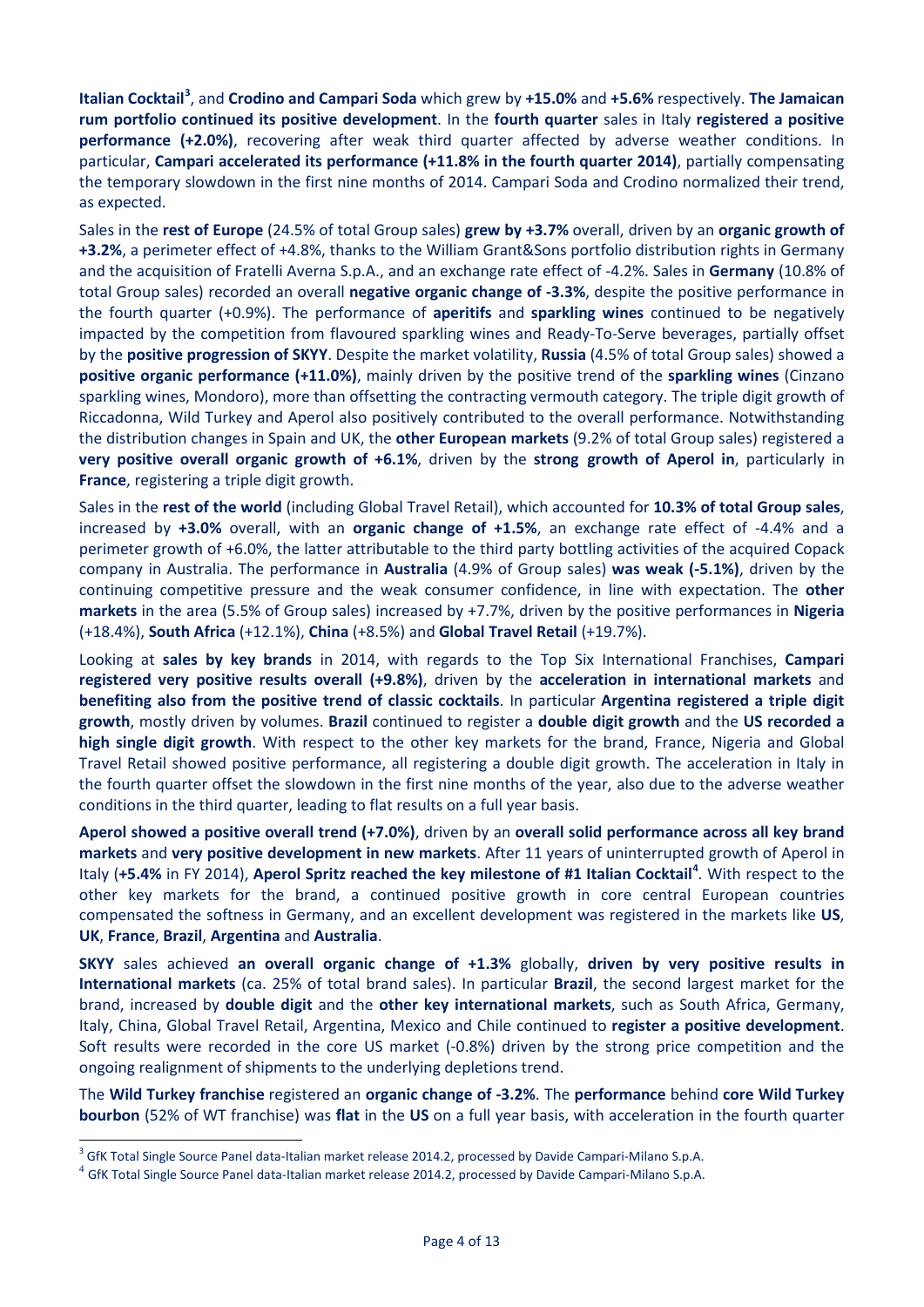(+12.2%). The overall trend in the US improved throughout the year helped by the **double digit growth in premium expressions**. A positive performance was registered in international markets (including Italy, Brazil, Poland, Germany and Russia) and Global Travel Retail. **American Honey** (23% of WT franchise) **recorded soft results in the core US and Australian markets (-7.7%)** due to the increasing competitiveness in the flavoured whisky category, partly offset by the good progression in Global Travel Retail, Nigeria, New Zealand and Russia. The **Ready-To-Drink range** (25% of WT franchise) **decreased by -4.2%**, driven by the competitive pressure in the Australian market.

The **Jamaican rum portfolio**, including **Appleton**, **Wray&Nephew White Overproof** and **Coruba**, showed overall very good results with an **organic growth of +4.4%**, **improving progressively throughout the year, mainly driven by the US**. **Canada** and **Jamaica** showed an **improving trend, starting to benefit from new marketing strategies**. The new markets for the brand portfolio, Italy, Germany, Japan, Austria, France and Chile showed an encouraging momentum.

The **Cinzano franchise** registered an **organic change of -1.4%**. **Cinzano sparkling wines showed overall slightly positive results (+0.5%)**, driven by the **Russian market**, offsetting the softness in Germany. The performance of **Cinzano vermouth (-3.9%)** was driven by the Russian and German market due to category weakness, notwithstanding the **very positive performance in Argentina**, the second largest market for the brand.

**Carolans** and **Frangelico** decreased by **-3.3%** organically: whilst Carolans showed an overall positive performance with continuing growth in the US, shipments were negatively impacted in Canada ahead of the distribution change. The performance of Frangelico remained weak. The **tequila** portfolio (Espolòn and Cabo Wabo) registered an organic growth of **+6.7%**, thanks to good results achieved in the US market, and positive trends in the other key markets, in particular Russia. **GlenGrant** and **Old Smuggler** registered an **organic change of +8.3%**, driven by the **positive performance across key markets**, in particular **Italy**, **France**, **South Africa**, **Argentina**, **Switzerland** and **GTR**.

**Other sparkling wines** (**Riccadonna** and **Mondoro**) increased organically by **+18.8%, mainly driven by the positive results across almost all key brand markets**, in particular in **Russia** where **Mondoro** experienced a **double digit growth (+24.0%)**.

With regards to the **key local brands**, the **Italian single-serve aperitifs** registered **a positive performance. Campari Soda showed very satisfactory results**, increasing by **+5.8% overall**, and **Crodino recorded a very good performance** (+14.2%), with a stabilizing trend in the second half of the year, in line with expectations. Lastly, **Brazilian brands** posted overall positive result (+3.7%), driven by the positive performance of Dreher, more than compensating the weakness of local whiskies.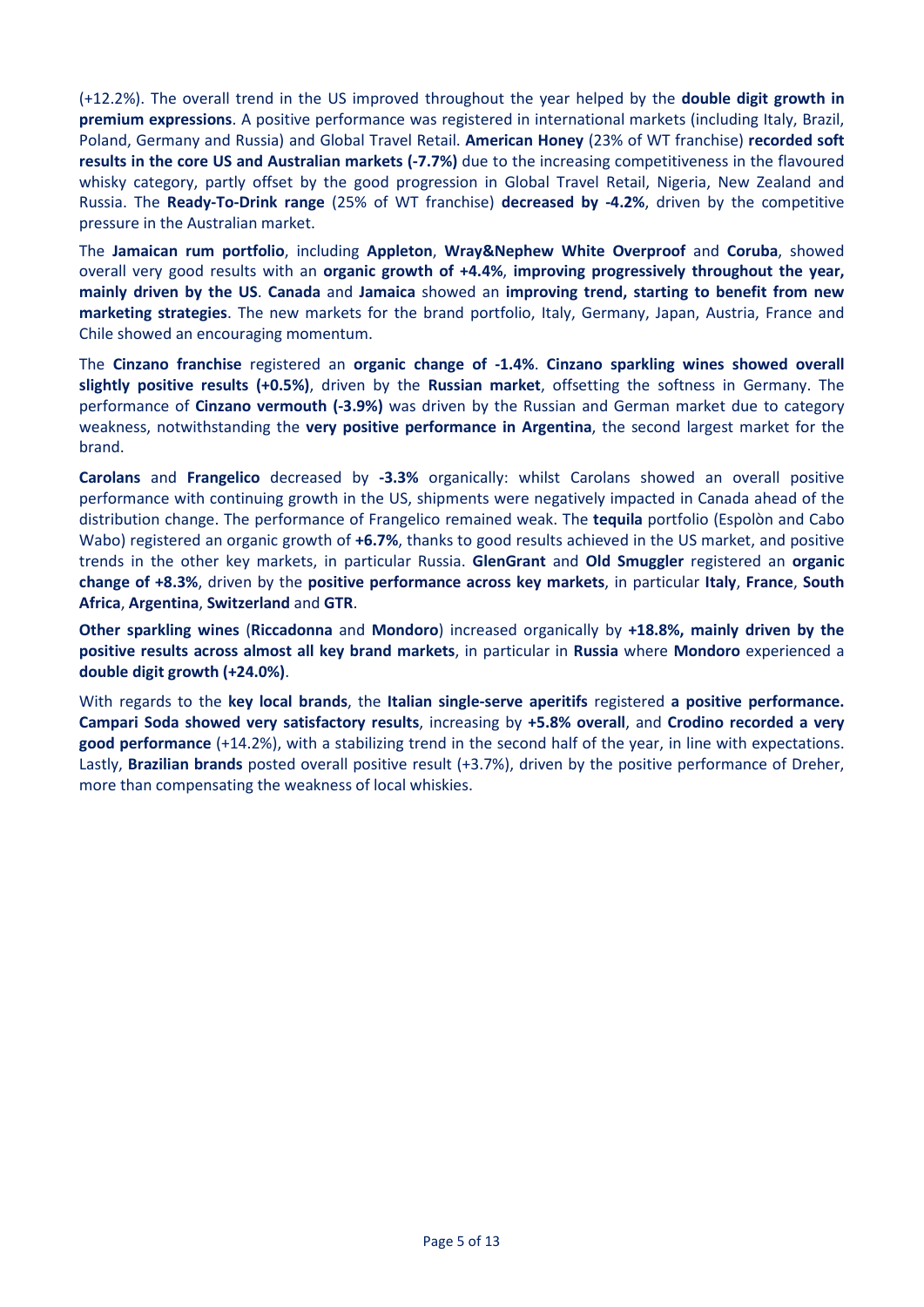### **OTHER RESOLUTIONS**

**Loyalty shares.** On January, 28, 2015, the Extraordinary Shareholders' Meeting of Davide Campari-Milano S.p.A. approved the amendments to the articles of association introducing loyalty shares. Today the Board of Directors has appointed Maurizio Ferrazzi, Legal Counsel Italy & Company Secretary at Gruppo Campari, as the officer responsible for keeping the special list for entitlement to the benefit of double voting rights and has approved the rules governing the special list for entitlement to the benefit of double voting rights. A complete disclosure about the Loyalty shares program and the operating procedures for the requesting the registration on the special list is available on the Company's website at [www.camparigroup.com/it/governance/loyalty-shares.](http://www.camparigroup.com/it/governance/loyalty-shares)

**Dividend**. The Board of Directors has voted to propose to the Shareholders' meeting a full year dividend per share of € 0.08 for 2014 (in line with 2013 level). The cash dividend will be payable on May 20, 2015 (the detachment date of the coupon n. 12 will be 18 May 2015 pursuant to the Borsa Italiana calendar, with a record date 29 May 2015). The Board of Directors has therefore agreed to convene the Annual Shareholders Meeting on 30 April 2015 to approve the consolidated results for the full year ending 31 December 2014 and the Extraordinary Shareholders' meeting to approve the amendment to Article 5 of the Articles of Association.

**Amendments to the company's Articles of Association**. The Board of Directors has voted to propose to the extraordinary Shareholders' Meeting an amendment to Article 5 of the Articles of Association to give directors the authorisation for 5 more years to increase the share capital, and issue convertible bonds and other financial instruments.

**Own shares**. The Board of Directors has approved a resolution to be presented to the Shareholders' meeting authorising the purchase and/or sale of own shares, mainly to be used to service the stock option plans. The authorisation concerns the purchase and/or sale of shares, which, including existing own shares, with regards to the shares acquired must not exceed the overall share capital limit according to article 2357 of the Italian Civil Code. The authorisation will remain valid until 30 June 2016. The unit price for the purchase and/or sale of own shares will not differ by more than 25% (whether upwards or downwards) from the weighted average price in the three stock market trading sessions prior to each transaction.

**Stock options**. The Board of Directors has approved a resolution to be presented to the Shareholders' meeting approving a stock option plan pursuant to Art. 114-bis of the Consolidated Law on Financial Intermediation and in accordance with the stock option master plan in effect, that does not concern the company's directors.

**Remuneration Report**. The Board of Directors has approved a resolution to be presented to the Shareholders' meeting approving a Remuneration Report drawn up in accordance with article 123-ter, paragraph 6, of the Consolidated Law on Financial Intermediation.

*The Executive responsible for preparing Davide Campari-Milano S.p.A.'s financial reports, Paolo Marchesini, certifiespursuant to article 154 bis, paragraph 2 of the Legislative Decree 58/1998-that the accounting disclosures in this statement correspond to the accounting documents, ledgers and entries.* 

#### *Disclaimer*

*This document contains forward-looking statements, that relate to future events and future operating, economic and financial results of Campari Group. By their nature, forward-looking statements involve risk and uncertainty because they depend on the occurrence of future events and circumstances. Actual results may differ materially from those reflected in forward-looking statements due to a variety of factors, most of which are outside of the Group's control.*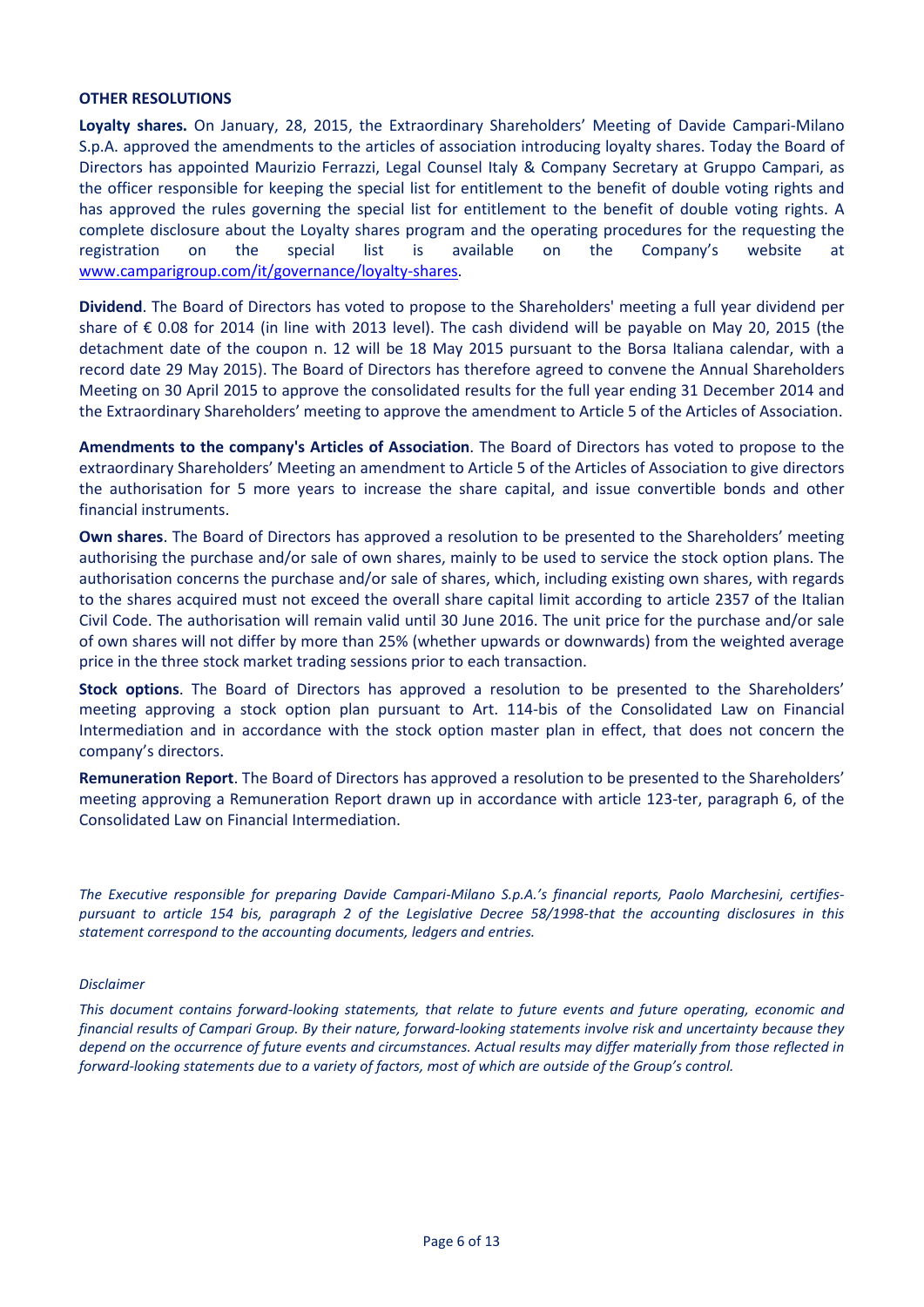### *ANALYST CONFERENCE CALL*

At **1:00 pm (CET) today, March 10, 2015**, Campari's management will hold a conference call to present the Group's full year 2014 results. To participate, please dial one of the following numbers:

- **from Italy: 02 8058 811**
- **from abroad: +44 1212 818003**

The **presentation slides** can be downloaded before the conference call from the main investor relations page on Gruppo Campari's website, at <http://www.camparigroup.com/en/investors>

A **recording of the conference call** will be available from today, March 10 until Tuesday, March 17, 2015. To listen to it, please call the following numbers:

• **from Italy: 02 72495**

• **from abroad: +44 1212 818005**

(Access code: **729#**).

**FOR FURTHER INFORMATION**

**Chiara Garavini** Tel.: +39 02 6225 330 Email: [chiara.garavini@campari.com](mailto:chiara.garavini@campari.com)

**Jing He** Tel. +39 02 6225 832 Email: jing.he@campari.com

http://www.camparigroup.com/en/investor http://www.camparigroup.com/en http://www.youtube.com/campariofficial <https://twitter.com/GruppoCampari>

**Investor Relations Corporate Communications**

**Chiara Bressani** Tel.: +39 02 6225 206 Email[: chiara.bressani@campari.com](mailto:chiara.bressani@campari.com)

**Enrico Bocedi** Tel.: +39 02 6225 680 Email: enrico.bocedi@campari.com

#### **ABOU[T GRUPPO CAMPARI](http://www.camparigroup.com/en/index.shtml)**

<span id="page-6-0"></span>Davide Campari-Milano S.p.A., together with its affiliates ('Gruppo Campari'), is a major player in the global beverage sector, trading in **over 190 nations** around the world with leading positions in Europe and the Americas. The Group was founded in 1860 and today is **the sixth-largest player worldwide in the premium spirits industry**. The Group's portfolio, with over 50 brands, spans spirits, the core business, wines and soft drinks. Internationally-renowned brands include **[Aperol,](http://www.aperol.com/?http%3A//www.aperol.com/) [Appleton](http://www.appletonestate.com/) Estate, [Campari,](http://www.campari.com/) [Cinzano](http://www.cinzano.com/)**, **[SKYY](http://www.skyy.com/) and [Wild Turkey](http://www.wildturkeybourbon.com.au/)**. Headquartered in Sesto San Giovanni, Italy, Campari owns 16 plants and 3 wineries worldwide and has its own distribution network in 19 countries. The Group employs around 4,000 people. The shares of the parent company, Davide Campari-Milano S.p.A. (Reuters CPRI.MI - Bloomberg CPR IM), are listed on the Italian Stock Exchange since 2001. For more information: [http://www.camparigroup.com](http://www.camparigroup.com/) Please enjoy our brands responsibly

**- Appendix to follow -**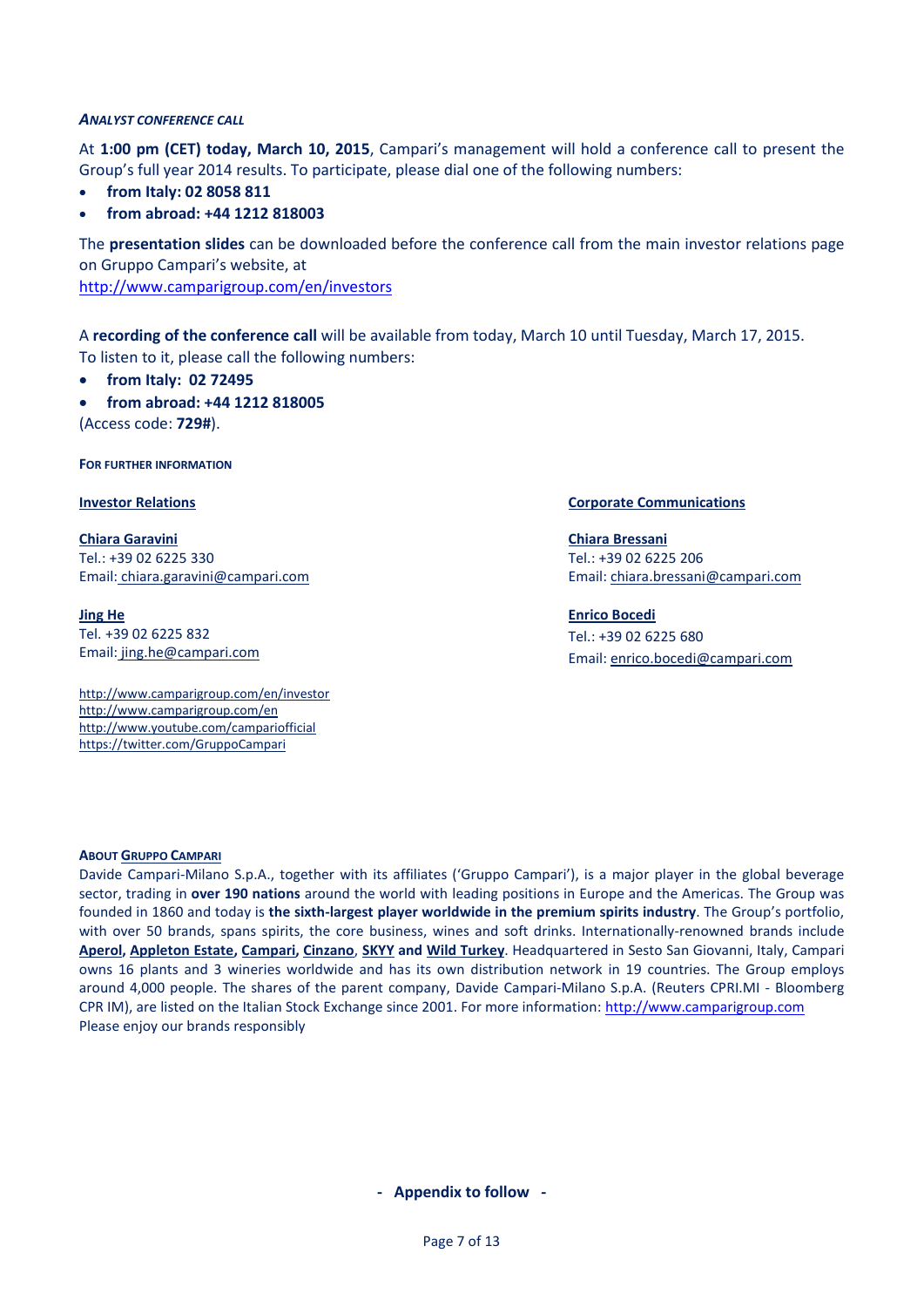# **Consolidated net sales by brand for the Full Year 2014**

|                                | 1 January-31 December 2014 |        |                    | 1 January-31 December 2013 |         |  |
|--------------------------------|----------------------------|--------|--------------------|----------------------------|---------|--|
|                                | $\epsilon$ million         | %      | $\epsilon$ million | %                          | change  |  |
| top 6 international franchises | 793.0                      | 50.8%  | 800.3              | 52.5%                      | $-0.9%$ |  |
| high potential brands          | 253.4                      | 16.2%  | 224.7              | 14.7%                      | 12.8%   |  |
| key local brands               | 261.3                      | 16.7%  | 252.5              | 16.6%                      | 3.5%    |  |
| agency brands                  | 150.0                      | 9.6%   | 153.0              | 10.0%                      | $-2.0%$ |  |
| non-core                       | 102.2                      | 6.5%   | 93.6               | 6.1%                       | 9.1%    |  |
| total                          | 1,560.0                    | 100.0% | 1.524.1            | 100.0%                     | 2.4%    |  |

|                                | total    | <b>Organic</b> | <b>Exchange</b> | <b>External</b> |
|--------------------------------|----------|----------------|-----------------|-----------------|
| breakdown of % change          | % change | growth         | rate effect     | growth          |
| top 6 international franchises | $-0.9%$  | 3.0%           | $-4.0%$         | 0.0%            |
| high potential brands          | 12.8%    | 4.3%           | $-5.5%$         | 14.0%           |
| key local brands               | 3.5%     | 5.1%           | $-3.0%$         | 1.4%            |
| agency brands                  | $-2.0%$  | 2.3%           | $-3.2%$         | $-1.0%$         |
| non-core                       | 9.1%     | 2.1%           | $-6.9%$         | 13.9%           |
| total                          | 2.4%     | 3.4%           | $-4.1%$         | 3.1%            |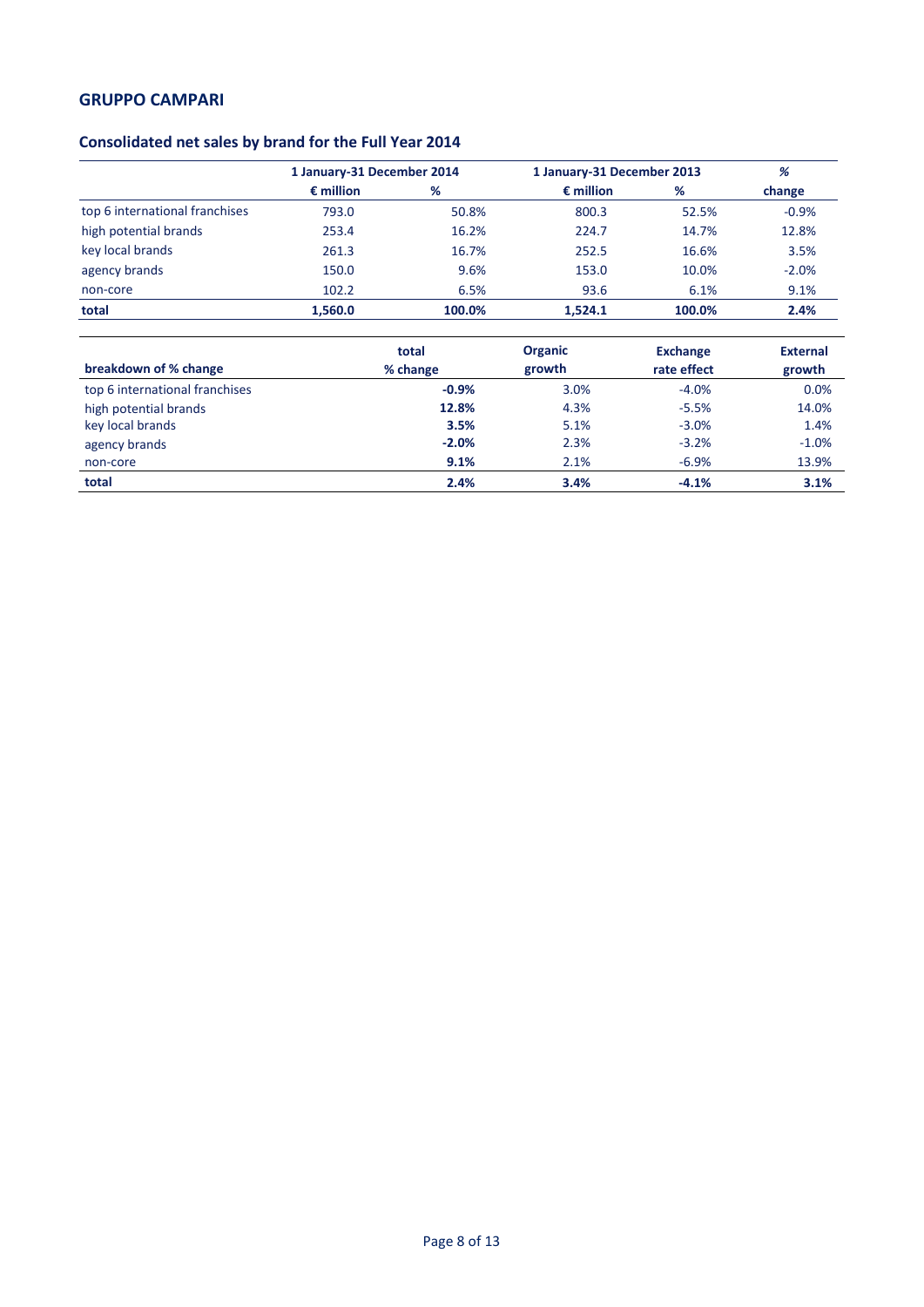# **Consolidated net sales by geographic area for 2014**

|                                            | 1 January-31 December 2014 |        | 1 January-31 December 2013 |        | %       |
|--------------------------------------------|----------------------------|--------|----------------------------|--------|---------|
|                                            | $\epsilon$ million         | %      | $\epsilon$ million         | %      | change  |
| Americas                                   | 605.1                      | 38.8%  | 623.3                      | 40.9%  | $-2.9%$ |
| Italy                                      | 411.9                      | 26.4%  | 376.4                      | 24.7%  | 9.4%    |
| Rest of Europe                             | 382.0                      | 24.5%  | 368.3                      | 24.2%  | 3.7%    |
| Rest of the world and global travel retail | 161.0                      | 10.3%  | 156.2                      | 10.3%  | 3.1%    |
| <b>Total</b>                               | 1.560.0                    | 100.0% | 1.524.1                    | 100.0% | 2.4%    |

| breakdown of % change                      | total<br>% change | <b>Organic</b><br>growth | <b>Exchange</b><br>rate | <b>External</b><br>growth |
|--------------------------------------------|-------------------|--------------------------|-------------------------|---------------------------|
| Americas                                   | $-2.9%$           | 4.0%                     | $-6.5%$                 | $-0.5%$                   |
| Italy                                      | 9.4%              | 3.5%                     | 0.0%                    | 5.9%                      |
| <b>Rest of Europe</b>                      | 3.7%              | 3.2%                     | $-4.2%$                 | 4.8%                      |
| Rest of the world and global travel retail | 3.1%              | 1.5%                     | $-4.4%$                 | 6.0%                      |
| total                                      | 2.4%              | 3.4%                     | $-4.1%$                 | 3.1%                      |

# **EBIT before one-off's by geographic area for 2014**

|                                            | 1 January-31 December 2014 |        | 1 January-31 December 2013 |        | %        |
|--------------------------------------------|----------------------------|--------|----------------------------|--------|----------|
|                                            | $\epsilon$ million         | %      | $\epsilon$ million         | %      | change   |
| Americas                                   | 101.1                      | 33.9%  | 104.1                      | 34.8%  | $-2.9%$  |
| Italy                                      | 90.7                       | 30.4%  | 77.2                       | 25.7%  | 17.5%    |
| <b>Rest of Europe</b>                      | 80.8                       | 27.1%  | 82.8                       | 27.6%  | $-2.5%$  |
| Rest of the world and global travel retail | 25.6                       | 8.6%   | 35.5                       | 11.9%  | $-28.0%$ |
| <b>Total</b>                               | 298.2                      | 100.0% | 299.6                      | 100.0% | $-0.5%$  |

| <b>Breakdown of % change</b>               | <b>Total</b> | <b>Organic</b> | <b>Exchange rate</b> | <b>External</b> |
|--------------------------------------------|--------------|----------------|----------------------|-----------------|
|                                            | % change     | growth         | effect               | growth          |
| Americas                                   | $-2.9%$      | $-1.8%$        | $-2.7%$              | 1.6%            |
| Italy                                      | 17.5%        | 12.1%          | 0.0%                 | 5.4%            |
| <b>Rest of Europe</b>                      | $-2.5%$      | $-1.5%$        | $-6.1%$              | 5.1%            |
| Rest of the world and global travel retail | $-28.0%$     | $-17.4%$       | $-11.2%$             | 0.6%            |
| <b>Total</b>                               | $-0.5%$      | 0.0%           | $-3.9%$              | 3.4%            |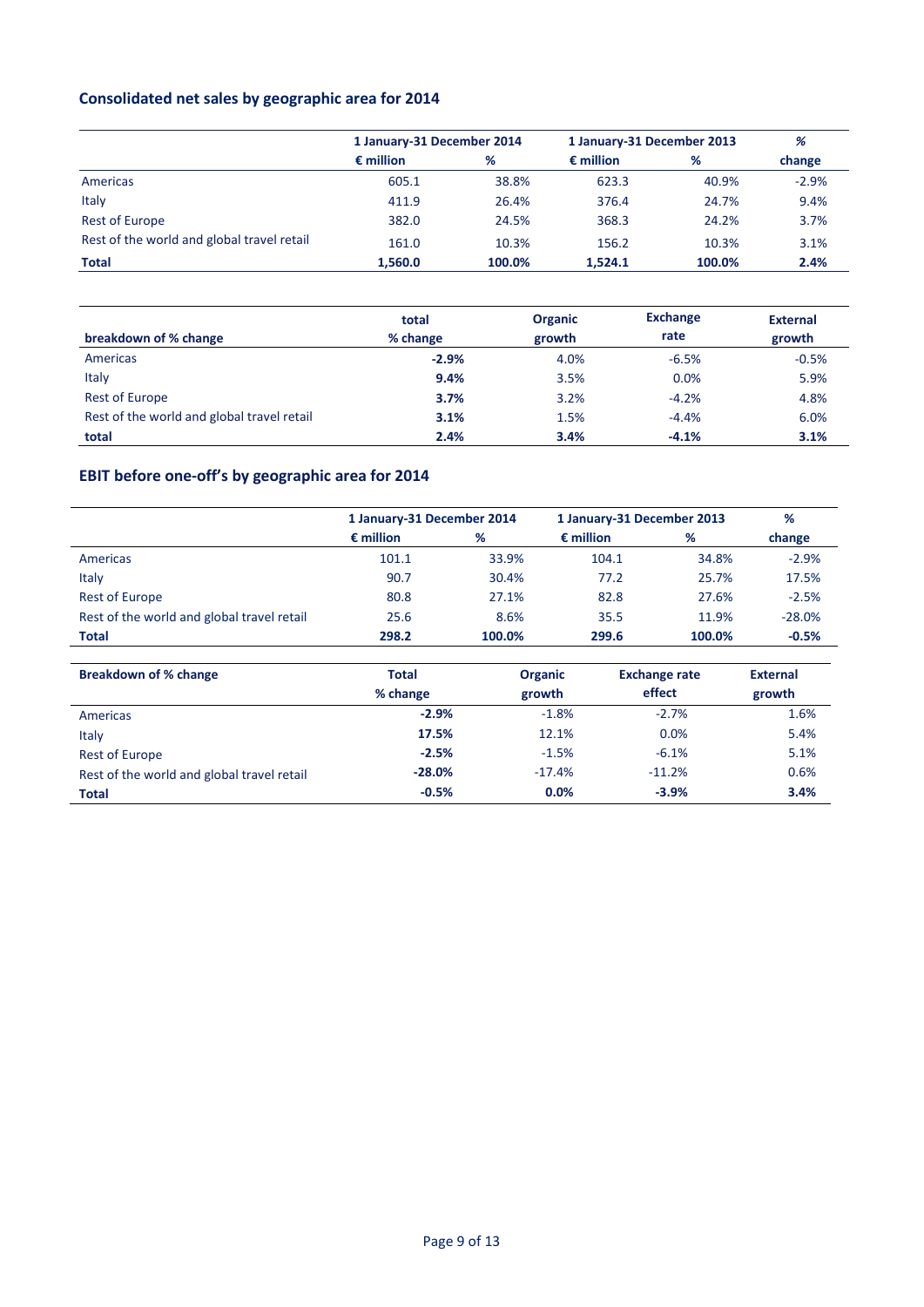## **Consolidated income statement for full year 2014**

|                                            | 1 January-31 December 2014 |          |                    | 1 January-31 December 2013 | %        |
|--------------------------------------------|----------------------------|----------|--------------------|----------------------------|----------|
|                                            | $\epsilon$ million         | %        | $\epsilon$ million | $\epsilon$ million         | Change   |
| Net sales $^{(1)}$                         | 1,560.0                    | 100.0%   | 1,524.1            | 100.0%                     | 2.4%     |
| Total cost of goods sold <sup>(2)</sup>    | (728.3)                    | $-46.7%$ | (713.7)            | $-46.8%$                   | 2.0%     |
| <b>Gross profit</b>                        | 831.7                      | 53.3%    | 810.5              | 53.2%                      | 2.6%     |
| Advertising and promotion                  | (260.8)                    | $-16.7%$ | (249.2)            | $-16.4%$                   | 4.6%     |
| <b>Contribution after A&amp;P</b>          | 570.9                      | 36.6%    | 561.2              | 36.8%                      | 1.7%     |
| $SG&A^{(3)}$                               | (272.7)                    | $-17.5%$ | (261.6)            | $-17.2%$                   | 4.3%     |
| <b>EBIT before one-off's</b>               | 298.2                      | 19.1%    | 299.6              | 19.7%                      | $-0.5%$  |
| One off's                                  | (43.2)                     | $-2.8%$  | (10.3)             | $-0.7%$                    |          |
| <b>Operating profit=EBIT</b>               | 255.0                      | 16.3%    | 289.3              | 19.0%                      | $-11.9%$ |
| Net financing costs                        | (60.3)                     | $-3.9%$  | (58.9)             | $-3.9%$                    | 2.3%     |
| One off's financial expenses               | (0.8)                      | $-0.1%$  | (0.2)              | 0.0%                       |          |
| Income from associates                     | (0.2)                      | 0.0%     | (0.2)              | 0.0%                       | 0.0%     |
| Put option                                 | 0.5                        | 0.0%     | 0.2                | 0.0%                       | 0.0%     |
| Profit before taxes and minority interests | 194.2                      | 12.4%    | 230.2              | 15.1%                      | $-15.7%$ |
| <b>Taxes</b>                               | (64.6)                     | $-4.1%$  | (79.8)             | $-5.2%$                    | $-19.1%$ |
| <b>Net Profit</b>                          | 129.5                      | 8.3%     | 150.4              | 9.9%                       | $-13.9%$ |
| <b>Minority interests</b>                  | (0.6)                      | 0.0%     | (0.6)              | 0.0%                       | 7.2%     |
| <b>Group net profit</b>                    | 128.9                      | 8.3%     | 149.8              | 9.8%                       | $-13.9%$ |
| Depreciation and amortisation              | (39.4)                     | $-2.5%$  | (39.5)             | $-2.6%$                    | $-0.3%$  |
| <b>EBITDA before one-off's</b>             | 337.5                      | 21.6%    | 339.1              | 22.3%                      | $-0.5%$  |
| <b>EBITDA</b>                              | 294.4                      | 18.9%    | 328.8              | 21.6%                      | $-10.5%$ |

(1) Net of discounts and excise duties.

(2) Includes cost of material, production and logistics costs.

(3) Includes selling, general and administrative costs.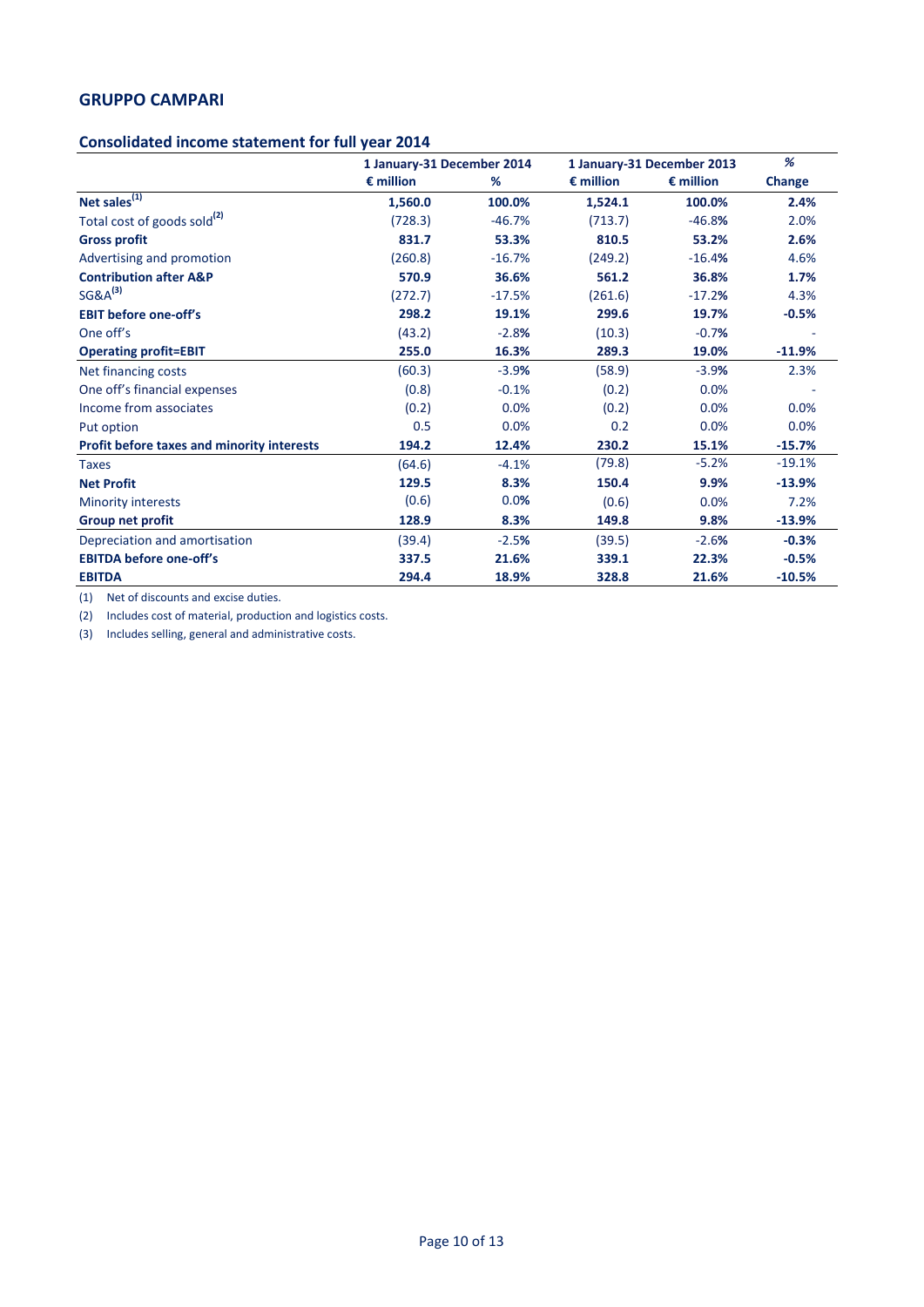# **Consolidated balance sheet as of 31 December 2014**

|                                            | <b>31 December 2014</b><br>$\epsilon$ million | <b>31 December 2013</b><br>$\epsilon$ million |
|--------------------------------------------|-----------------------------------------------|-----------------------------------------------|
| <b>ASSETS</b>                              |                                               |                                               |
| <b>Non-current assets</b>                  |                                               |                                               |
| Net tangible fixed assets                  | 441.5                                         | 396.6                                         |
| <b>Biological assets</b>                   | 17.5                                          | 17.3                                          |
| Property                                   | 1.5                                           | 0.5                                           |
| <b>Goodwill and trademarks</b>             | 1,841.0                                       | 1,556.4                                       |
| Intangible assets                          | 29.8                                          | 26.0                                          |
| Interests in associates                    | 0.7                                           | 0.9                                           |
| Deferred tax assets                        | 19.1                                          | 12.4                                          |
| Other non-current assets                   | 56.7                                          | 33.7                                          |
| <b>Total non-current assets</b>            | 2,407.7                                       | 2,043.7                                       |
| <b>Current assets</b>                      |                                               |                                               |
| Inventories                                | 477.0                                         | 442.6                                         |
| Current biological assets                  | 4.1                                           | 4.5                                           |
| Trade receivables                          | 313.6                                         | 288.5                                         |
| Short-term financial receivables           | 22.8                                          | 34.1                                          |
| Cash and cash equivalents                  | 230.9                                         | 441.6                                         |
| Receivables for income taxes               | 13.0                                          | 17.0                                          |
| Other receivables                          | 26.7                                          | 29.4                                          |
| <b>Total current assets</b>                | 1,088.2                                       | 1,257.8                                       |
| Non-current assets for sale                | 21.9                                          | 1.0                                           |
| <b>Total assets</b>                        | 3,517.7                                       | 3,302.5                                       |
| LIABILITIES AND SHAREHOLDERS' EQUITY       |                                               |                                               |
| Shareholders' equity                       |                                               |                                               |
| Share capital                              | 58.1                                          | 58.1                                          |
| Reserves                                   | 1,516.8                                       | 1,333.6                                       |
| Group's shareholders' equity               | 1,574.8                                       | 1,391.6                                       |
| Minority interests                         | 5.1                                           | 4.5                                           |
| <b>Total shareholders' equity</b>          | 1,579.9                                       | 1,396.1                                       |
| <b>Non-current liabilities</b>             |                                               |                                               |
| <b>Bonds</b>                               | 1,086.9                                       | 1,127.0                                       |
| Other non-current payables                 | 25.8                                          | 48.7                                          |
| Defined benefit plans                      | 9.4                                           | 8.6                                           |
| Provisions for risks and charges           | 37.9                                          | 32.4                                          |
| Deferred tax liabilities                   | 266.2                                         | 204.7                                         |
| <b>Total non-current liabilities</b>       | 1,426.1                                       | 1,421.4                                       |
| <b>Current liabilities</b>                 |                                               |                                               |
| Short term debt banks                      | 36.7                                          | 122.3                                         |
| Other financial payables                   | 117.4                                         | 44.4                                          |
| <b>Trade payables</b>                      | 223.2                                         | 198.1                                         |
| Payables for taxes                         | 4.9                                           | 7.2                                           |
| Other current liabilities                  | 127.8                                         | 113.1                                         |
| <b>Total current liabilities</b>           | 509.9                                         | 485.0                                         |
| Liabilities held for sale                  | 1.7                                           | 0.0                                           |
| <b>Total liabilities</b>                   | 1,937.8                                       | 1,906.4                                       |
| Total liabilities and shareholders' equity | 3,517.7                                       | 3,302.5                                       |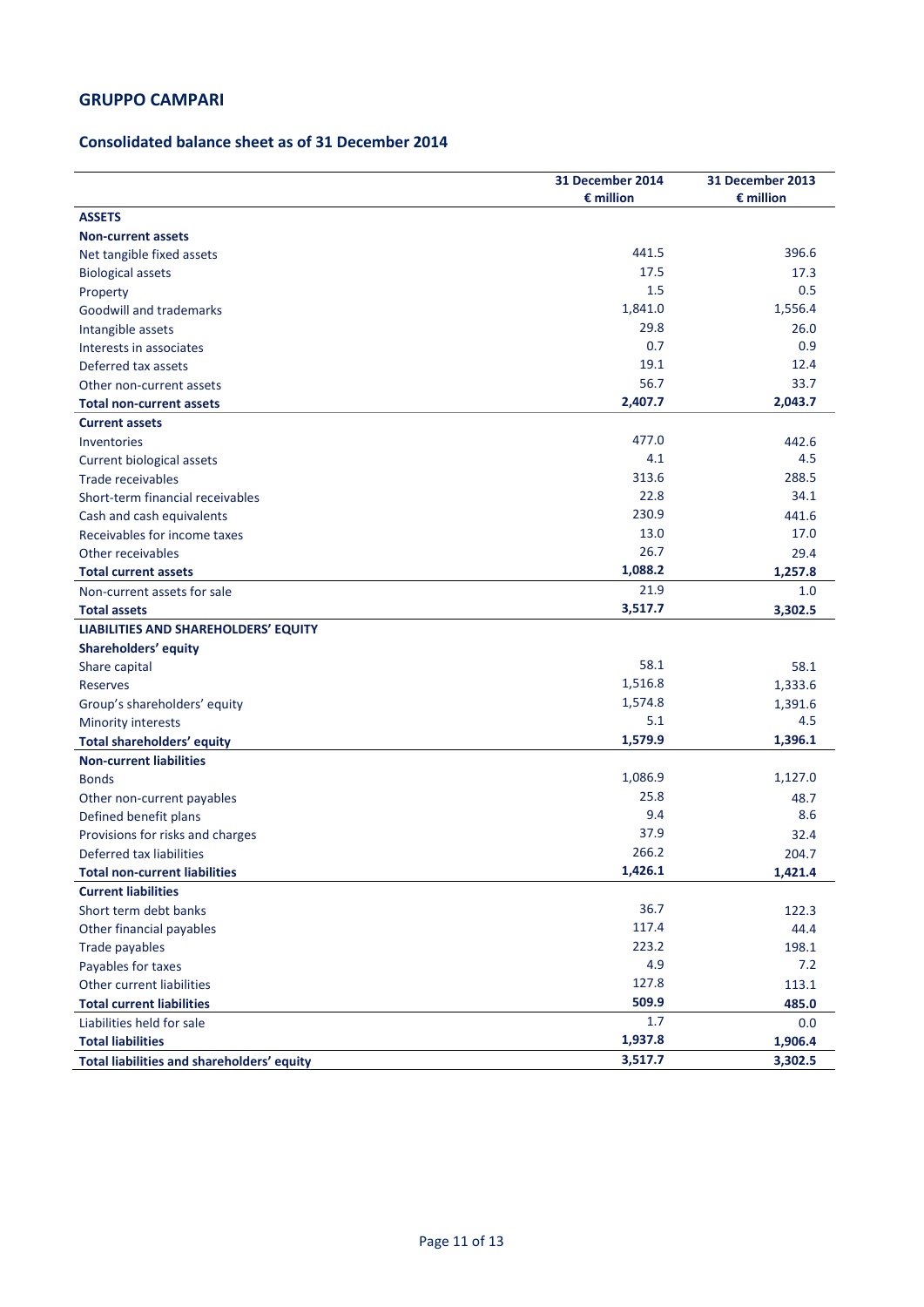# **Consolidated cash flow statement as of 31 December 2014**

|                                                                           | 31 December 2014<br>$\epsilon$ million | 31 December 2013<br>$\epsilon$ million |
|---------------------------------------------------------------------------|----------------------------------------|----------------------------------------|
| <b>EBITDA</b>                                                             | 294.4                                  | 328.8                                  |
| Impairment loss on goodwill and trademarks                                | 23.7                                   | 0.0                                    |
| Other changes in non-cash items                                           | 4.9                                    | 7.5                                    |
| Changes in tax and other non financial net receivables                    | 20.3                                   | (4.0)                                  |
| Taxes on income paid                                                      | (53.0)                                 | (75.8)                                 |
| <b>Cash flow from operating activities</b>                                | 290.2                                  | 256.6                                  |
| before change in operating working capital                                |                                        |                                        |
| Net change in operating working capital                                   | (6.9)                                  | (36.0)                                 |
| <b>Cash flow from operating activities</b>                                | 283.3                                  | 220.6                                  |
| Net interest paid                                                         | (57.5)                                 | (55.9)                                 |
| Cash flow from investing activities                                       | (47.9)                                 | (58.9)                                 |
| Free cash flow                                                            | 177.9                                  | 105.9                                  |
| Acquisitions <sup>(1)</sup>                                               | (236.1)                                | (13.6)                                 |
| Purchase and sales of trademarks and distribution rights                  | (6.2)                                  | (15.4)                                 |
| and payment of put option and earn out                                    |                                        |                                        |
| Dividends paid                                                            | (46.1)                                 | (39.8)                                 |
| Other changes                                                             | (6.1)                                  | (25.2)                                 |
| <b>Cash flow from other activities</b>                                    | (294.6)                                | (94.0)                                 |
| Exchange rate differences and other movements                             | (9.2)                                  | (0.2)                                  |
| Change in net debt as a result of operating activities                    | (125.9)                                | 11.7                                   |
| Change in payable for the exercise of put options and payment of earn out | 0.2                                    | 5.3                                    |
| Change in net financial position                                          | (125.7)                                | 16.9                                   |
| Net financial position at start of period                                 | (852.8)                                | (869.7)                                |
| Net financial position at end of period                                   | (978.5)                                | (852.8)                                |

(1) Includes acquisitions of Forty Creek Distillery Ltd. (€ 132.4 million after post-closing adjustments) e Fratelli Averna S.p.A. (€ 103.7 million).